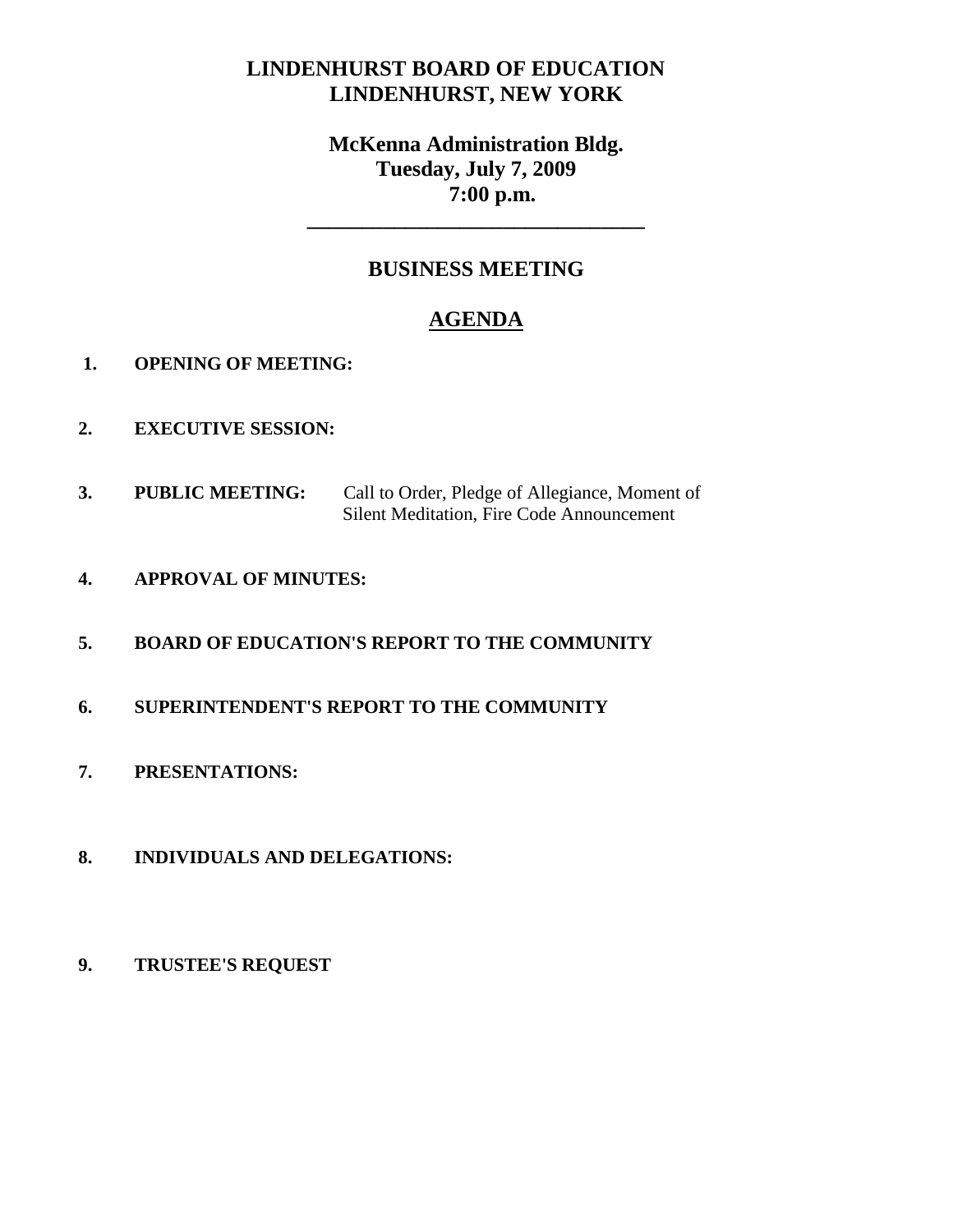### **10. SUPERINTENDENT'S RECOMMENDATIONS**

### **a. Recommendation: FIELD TRIPS**

Recommended Action: Upon a motion made by \_\_\_\_\_\_\_\_\_\_ seconded by \_\_\_\_\_\_\_\_\_\_\_\_\_, the following resolution is offered  $\overline{\phantom{a}}$ ,

RESOLVED that the Board of Education, upon the recommendation of the Superintendent, approves the following field trips:

#### **Senior High**

Marching Band to the following:

| Sunday   | September 26 | Seneca High School<br>Mainland Regional H. S., New Jersey |
|----------|--------------|-----------------------------------------------------------|
| Sunday   | October 4    | J. P Stevens High School<br>Edison, New Jersey            |
| Monday   | October 12   | Columbus Day Parade, NYC                                  |
| Saturday | October 24   | E. Brunswick, New Jersey                                  |
| Sat-Mon. | Nov. 7, 8, 9 | <b>USSBA Championships</b><br>Allentown, PA               |

\*\*Students will be transported via coach bus.

Note: See enclosed.

Vote on the motion: Yes:

No:

Abstained:

Motion carried/defeated.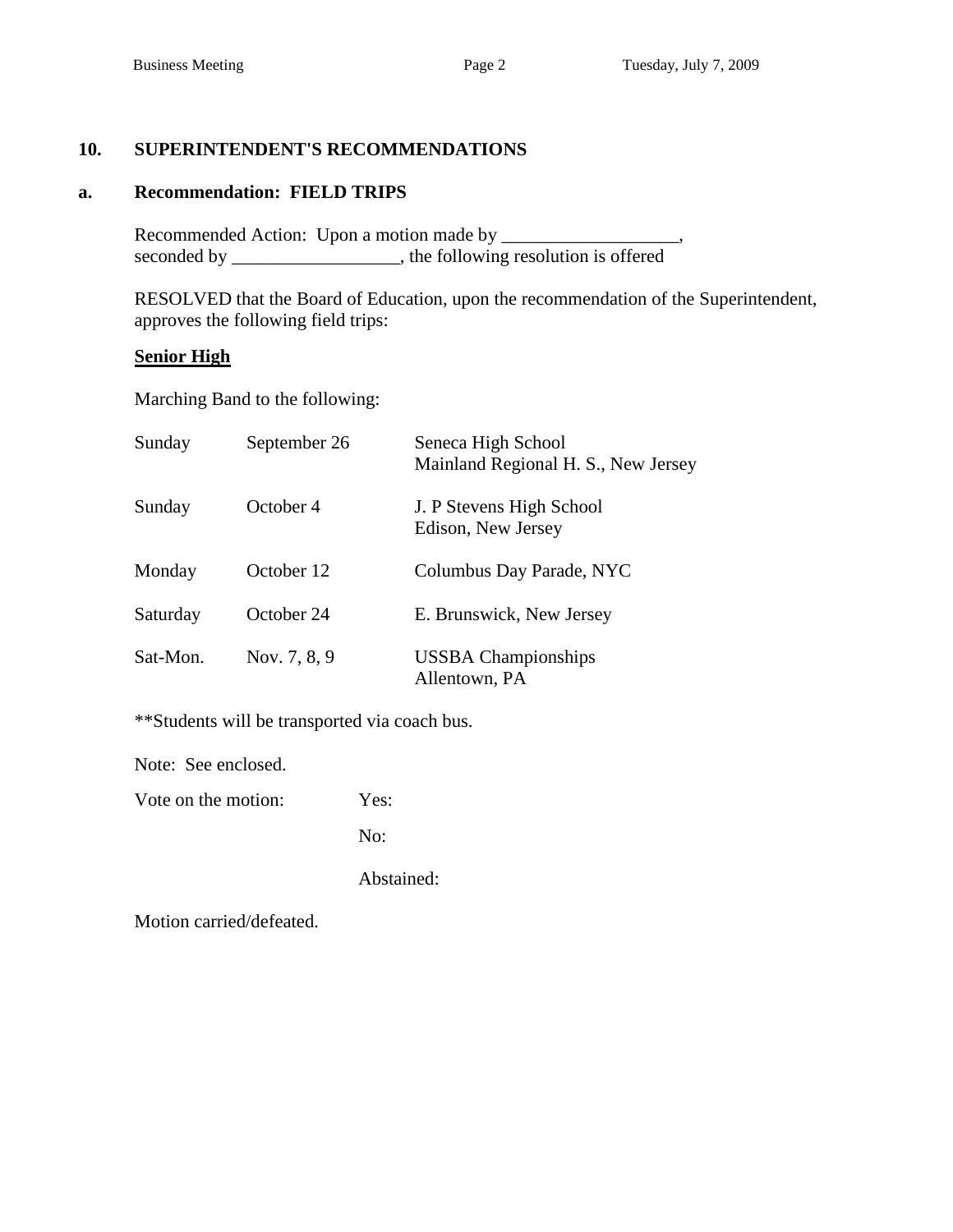### **b. Recommendation: NON-RESIDENT TUITION**

Recommended Action: Upon a motion made by \_\_\_\_\_\_\_\_\_\_\_\_\_\_\_\_\_\_\_, seconded by \_\_\_\_\_\_\_\_\_\_\_\_\_\_\_\_\_, the following resolution is offered

RESOLVED that the Board of Education, upon the recommendation of the Superintendent, Allow Rachel Bollinger to continue to attend the Lindenhurst UFSD as a non-resident student (grade 6) for the 2009-10 school year. The cost of tuition to be paid by parent/guardian, will be determined by 2008-09 State Aid, and does not include transportation or special services for any kind. (at this time, the estimated non-resident tuition report for 2008-09 school year is \$9,950.) Note: See enclosed.

Vote on the motion: Yes:

No:

Abstained:

Motion carried/defeated.

#### **c. Recommendation: APPOINTMENT OF BUILDING LEADERS FOR RE-VOTE**

Recommended Action: Upon a motion made by \_\_\_\_\_\_\_\_\_\_\_\_\_\_\_\_\_\_\_, seconded by \_\_\_\_\_\_\_\_\_\_\_\_\_\_\_\_\_, the following resolution is offered

RESOLVED that the Board of Education, upon the recommendation of the Superintendent, appoint the following individuals as Building Leaders for the August 12, 2009 vote. There leaders will be paid the amount of \$325.00 for their services that day.

| Pat Stango    | Pat Pancamo    | Marie McLoughlin    |
|---------------|----------------|---------------------|
| Michele Claud | Debra Coughlan | Kim Doner (Floater) |

No:

Abstained:

Motion carried/defeated.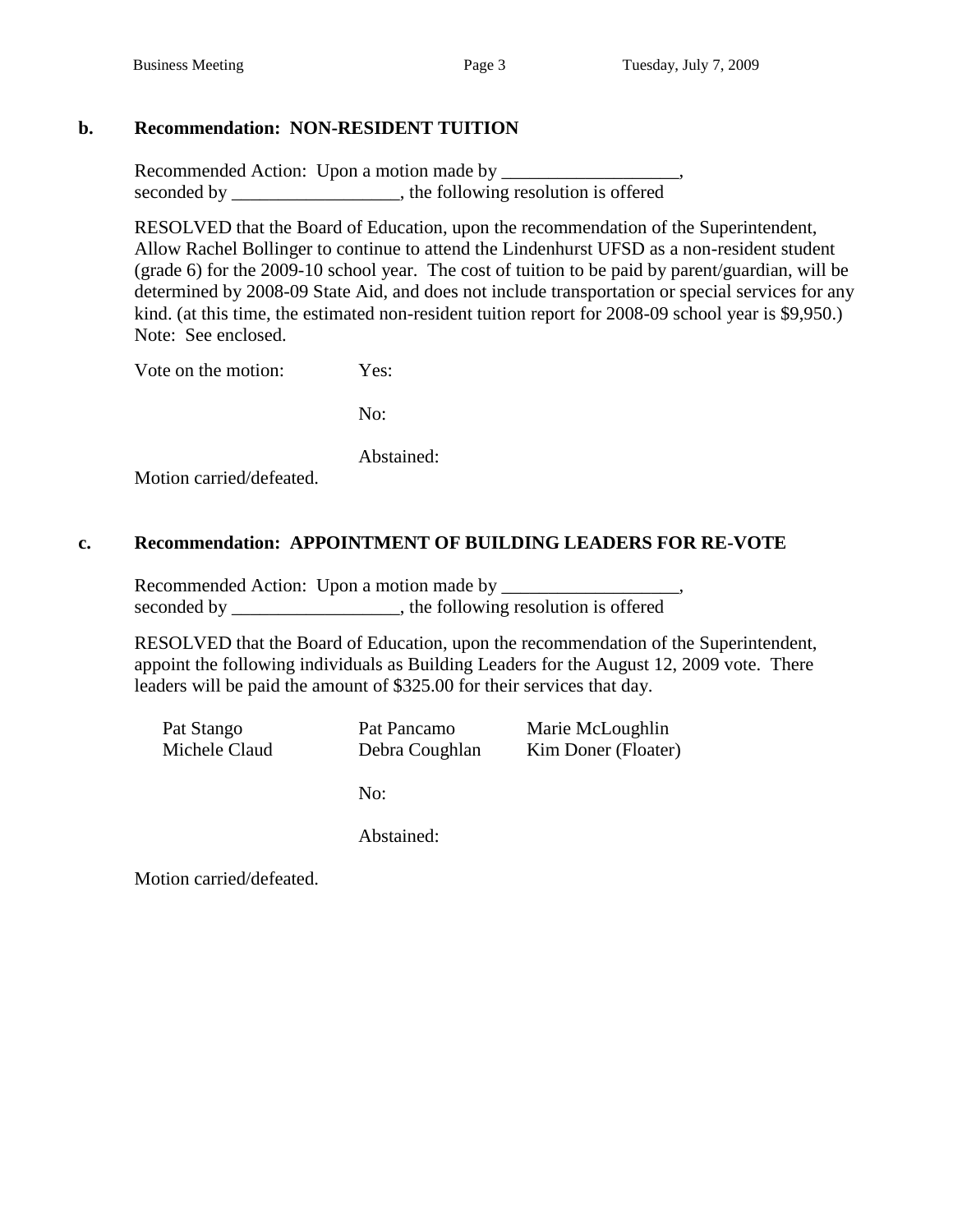# **11. SCHEDULES**

| <b>Schedule</b> | $A-1$        | No.1           | Personnel, Instructional Resignations & Terminations |
|-----------------|--------------|----------------|------------------------------------------------------|
| <b>Schedule</b> | $A-1$        | <b>No. 1 C</b> | <b>Coaching Assignments</b>                          |
| <b>Schedule</b> | $A-1$        | <b>No. 1-S</b> | <b>Athletic Supervision</b>                          |
| <b>Schedule</b> | $A-3$        | No.1           | <b>Personnel, Instructional Appointments</b>         |
| <b>Schedule</b> | $A-3$        | No. 2          | <b>Personnel, Instructional Appointments</b>         |
| <b>Schedule</b> | $A-3$        | No. 3          | <b>Personnel, Instructional Appointments</b>         |
| <b>Schedule</b> | $A-3$        | No. 4          | <b>Personnel, Instructional Appointments</b>         |
| <b>Schedule</b> | $B-3$        | No.1           | <b>Non-Instructional Personnel Appointments</b>      |
| <b>Schedule</b> | D            | No. 9          | <b>Pupil Personnel Services</b>                      |
| <b>Schedule</b> | $OA/C$ No. 1 |                | <b>Outside Agencies/Consultants</b>                  |
| <b>Schedule</b> | $OA/C$ No. 2 |                | <b>Outside Agencies/Consultants</b>                  |